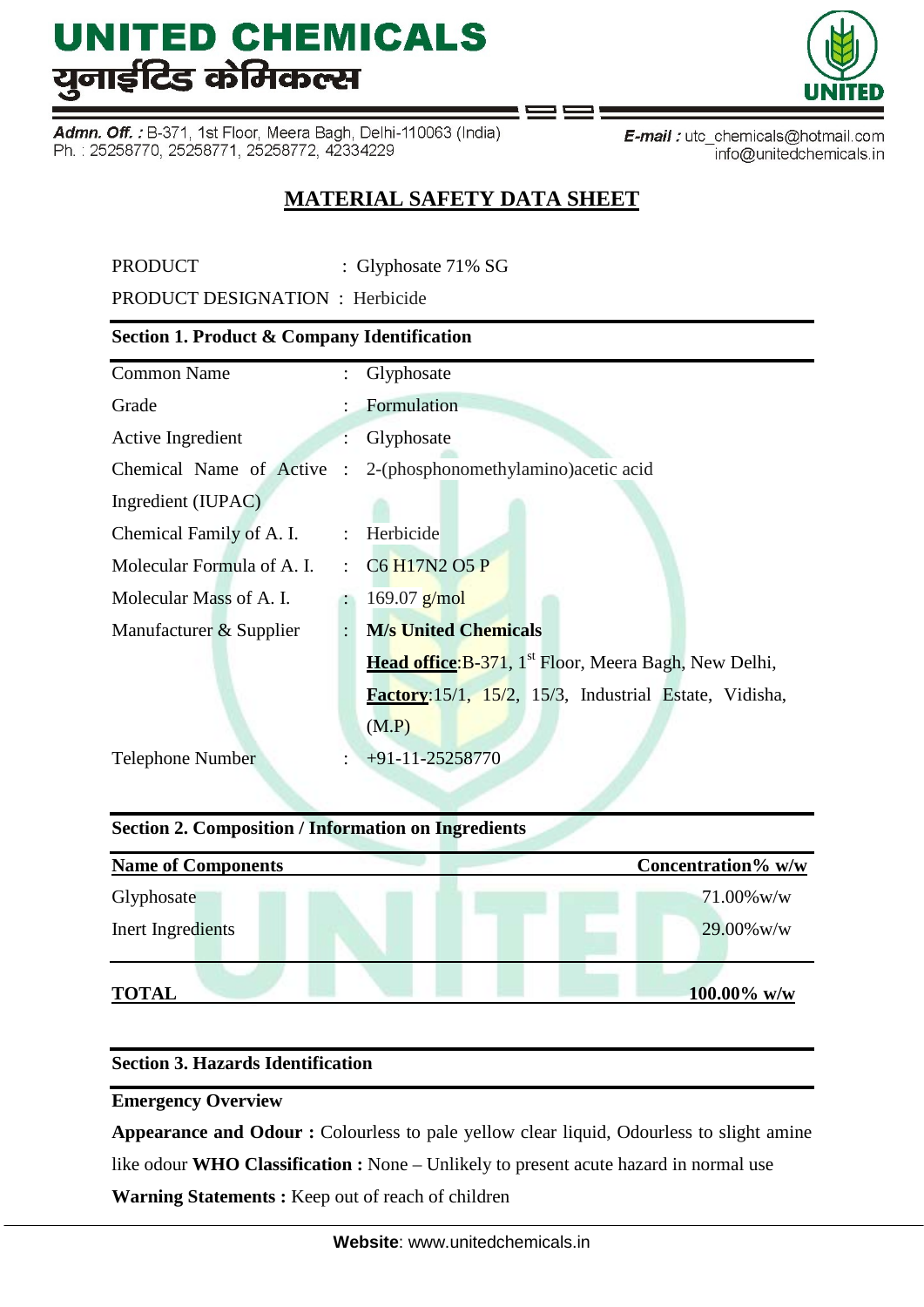Admn. Off.: B-371, 1st Floor, Meera Bagh, Delhi-110063 (India) Ph.: 25258770, 25258771, 25258772, 42334229

#### **Potential Health Effects**

**Likely Routs of Exposure :** Skin contact, Inhalation and Ingestion

**Eye Contact :** May cause slight eye irritation and redness to eyes

**Skin contact :** Not irritating to skin.

**Ingestion :** Harmful if swallowed

**Inhalation :** Unlikely to cause adverse effect by this route

**Environmental Hazards :** The product is herbicides and is therefore expected to be harmful

to some weeds/plants

#### **Section 4. First Aid Measures**

**General advice :** If poisoning occurs, contact a doctor or Poisons Information Centre.

Inhalation : No specific intervention is indicated as the compound is not likely to be hazardous. Consult a physician if necessary.

**Skin contact :** Take off all contaminated clothing immediately. Rinse skin immediately with plenty of water for 15-20 minutes. Call a poison control centre or doctor for treatment advice.

**Eye contact :** Hold eye open and rinse slowly and gently with water for 15-20 minutes. Remove contact lenses, if present, after the first 5 minutes, then continue rinsing eye. Call a poison control centre or doctor for treatment advice.

**Ingestion :** Have person sip a glass of water if able to swallow. DO NOT induce vomiting unless directed to do so by a physician or poison control centre. Never give anything by mouth to an unconscious person. Call a poison control centre or doctor for treatment advice.

#### **Notes to physician**

Treatment : Treat symptomatically

#### **Section 5. Fire Fighting Measures**

**Hazardous product of Combustion :** The essential breakdown products are carbon monoxide, carbon dioxide, phosphorus pentoxide and nitrogen oxides.

**Extinguishing Media :** Foam, Dry chemical powder, CO2 type fire extinguisher or Flood with water.

**Unusual Fire and Explosion Hazards :** The product does not pose any unusual fire hazard. It is advisable for firemen to avoid direct contact.



**E-mail**: utc chemicals@hotmail.com info@unitedchemicals.in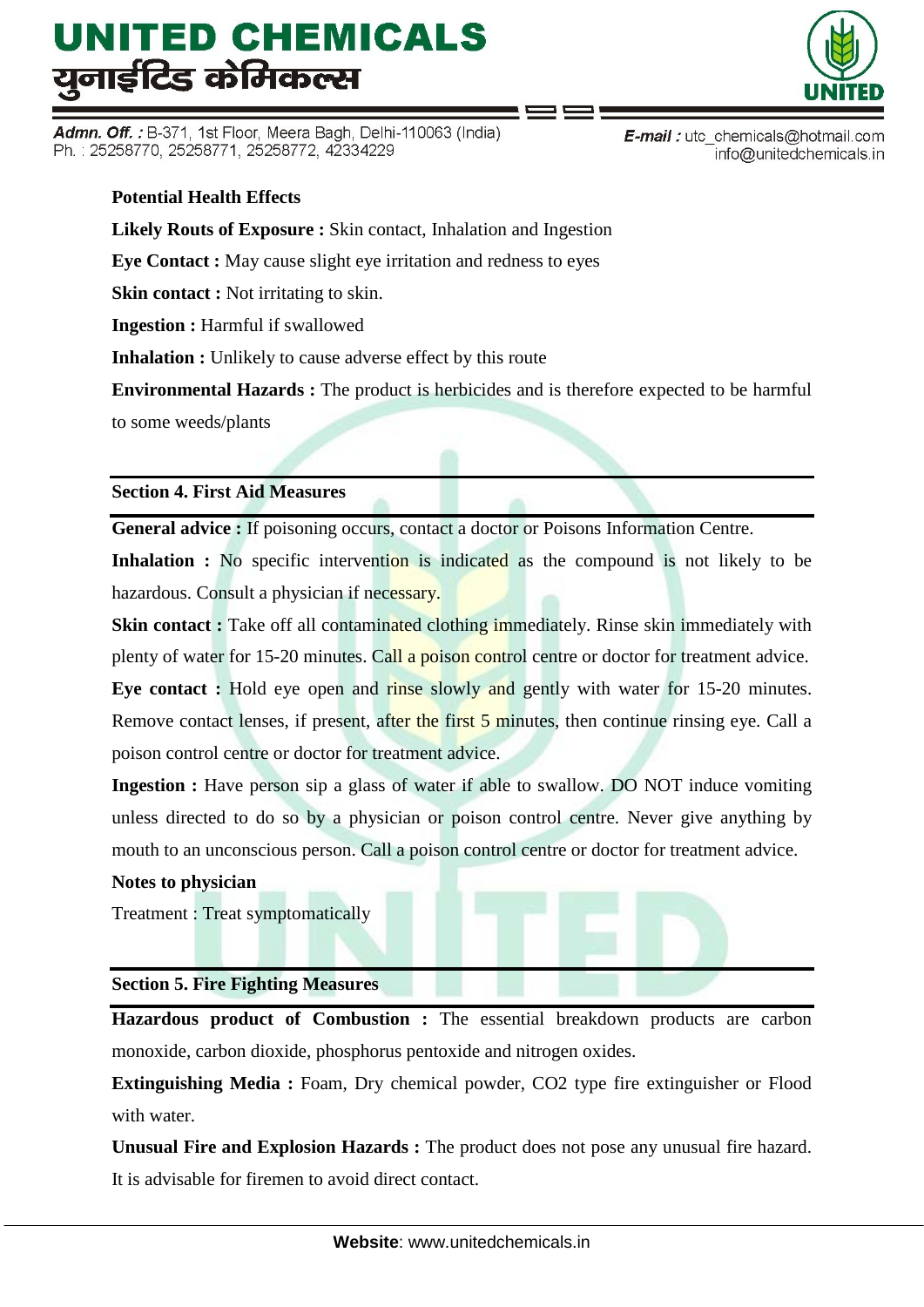Admn. Off.: B-371, 1st Floor, Meera Bagh, Delhi-110063 (India) Ph.: 25258770, 25258771, 25258772, 42334229



**E-mail**: utc chemicals@hotmail.com info@unitedchemicals.in

**Fire Fighting Equipment :** Evacuate area and fight fire from a safe distance. Approach from upwind to avoid hazardous vapours and decomposition products. Use self-contained breathing apparatus. Used equipments should be thoroughly decontaminated.

#### **Section 6. Accidental Release Measures**

**Personal Protection :** Observe all protection and safety precautions. Depending on the magnitude of the spill, use of eye protection, gloves and boots when cleaning up spills are recommended. For PPE see Section 8

**Steps to be taken in case of a spill :** It is recommended to have a predetermined plan / SOP for the handling of spills.

Stop the source of the spill immediately, if safe to do so. Contain the spill to prevent any further contamination of soil or water.

Keep all bystanders away. Wear full-length clothing and PVC gloves. Shovel and collect the spilled material / contaminated absorbent and place in suitable containers. Thoroughly scrub the floor or other impervious surfaces with a strong industrial detergent and rinse with water.

**Spills in water** should be contained as much as possible by isolation of the contaminated water. The contaminated water must be collected and removed for treatment or disposal through incineration.

#### **Section 7. Handling & Storage**

**Precautions in Handling :** In an industrial environment, such as while making formulation, filling or packing, it is recommended to avoid physical contact with the product and to have adequate ventilation.

Avoid spillage into the eyes, or contact with bare skin or clothing. Avoid inhaling spray mist. Wash hands, feet, face thoroughly after handling. Remove contaminated clothing immediately.

**Precautions in Storage:** The product is stable under normal conditions of warehouse storage. Keep container lids tightly closed.

Store in a cool, dry, well- ventilated place away from foodstuffs, animal feed under lock & key.

**Specific Use :** The product is meant / approved to be used as herbicide.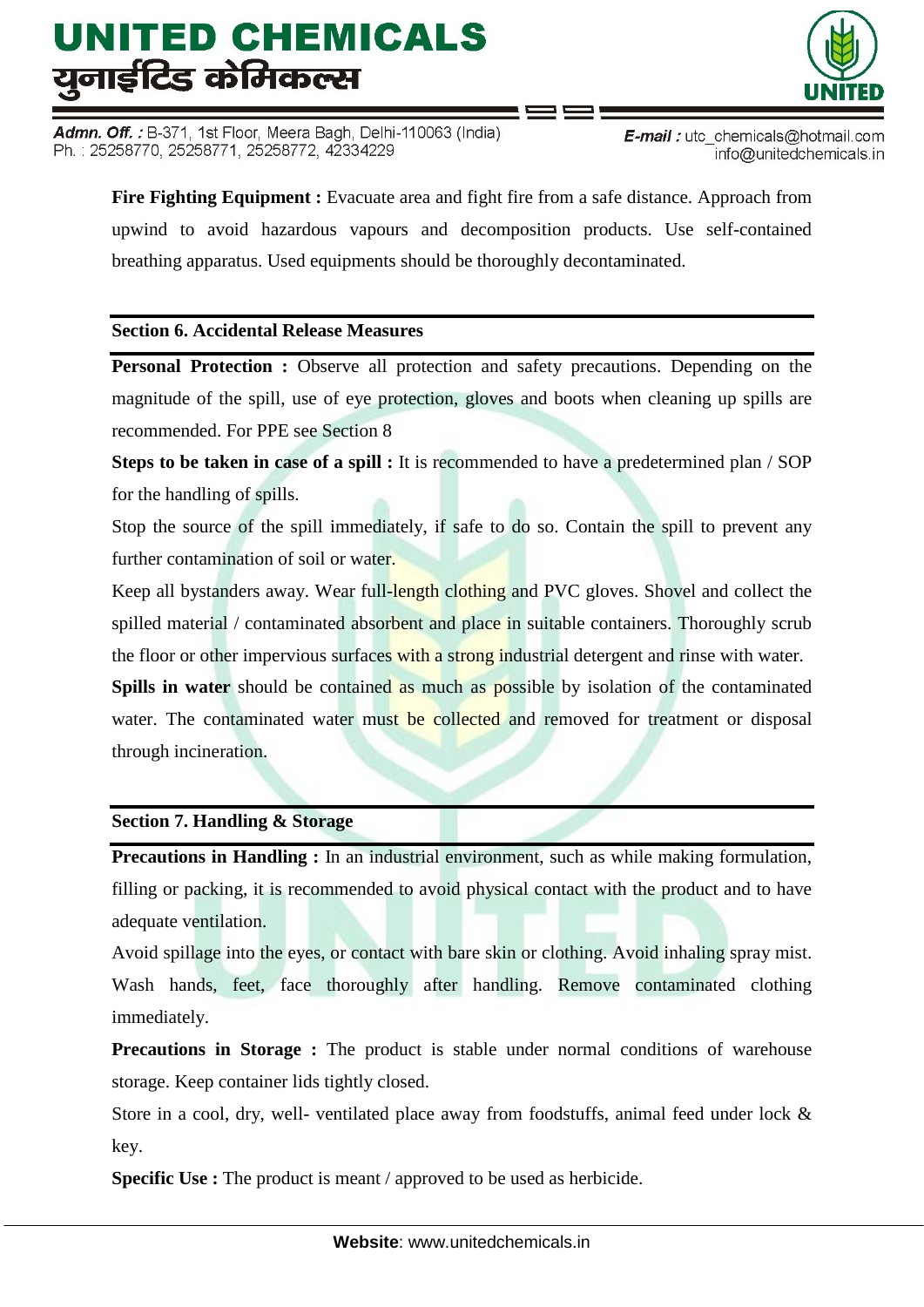Admn. Off. : B-371, 1st Floor, Meera Bagh, Delhi-110063 (India) Ph.: 25258770, 25258771, 25258772, 42334229



E-mail: utc chemicals@hotmail.com info@unitedchemicals.in

#### **Section 8. Exposure Control, Personal Protection**

**Exposure Limit Values :** Exposure limits have not been established for glyphosate or any other component of this product. However, exposure limit values defined by local regulations may exist and must be checked / observed.

**Personal Protection :** When used in a closed / automated system, personal protection equipment may not be required. When closed system is not possible in case of maintenance, repair, sampling etc, systems must be made nonhazardous before opening.

**Respiratory Protection :** The product is not likely to pose inhalation exposure concern during normal handling. In the event of an accidental discharge of the material during manufacture or handling which produces a vapour or mist, workers should put on respiratory protection equipment with a universal filter.

**Protective Gloves :** Wear appropriate gloves.

**Eye Protection :** Wear goggles, face shield or safety glasses. It is recommended to have an eye wash fountain available in the work area.

**Skin Protection :** Wear appropriate protective clothing to prevent direct skin contact.

| <b>Section 9. Physical and Chemical Properties</b> |                                 |  |  |  |
|----------------------------------------------------|---------------------------------|--|--|--|
| Appearance / state                                 | Off white granules , Solid      |  |  |  |
| <b>Colour</b>                                      | Off white                       |  |  |  |
| <b>Odour</b>                                       | Mild ammonia like odour         |  |  |  |
| <b>Flash point</b>                                 | Not Applicable                  |  |  |  |
| <b>Boiling Point</b>                               | Not Applicable                  |  |  |  |
| <b>Auto Ignition Temp</b>                          | Not flammable                   |  |  |  |
| <b>Density</b>                                     | 0.559 g/mL at 20 $^{\circ}$ C   |  |  |  |
| <b>Water solubility</b>                            | Soluble in water                |  |  |  |
| pH                                                 | 3.62 at 20 $\mathrm{^{\circ}C}$ |  |  |  |
| <b>Vapour Pressure</b>                             | 1.2636 x 10-5 Pa                |  |  |  |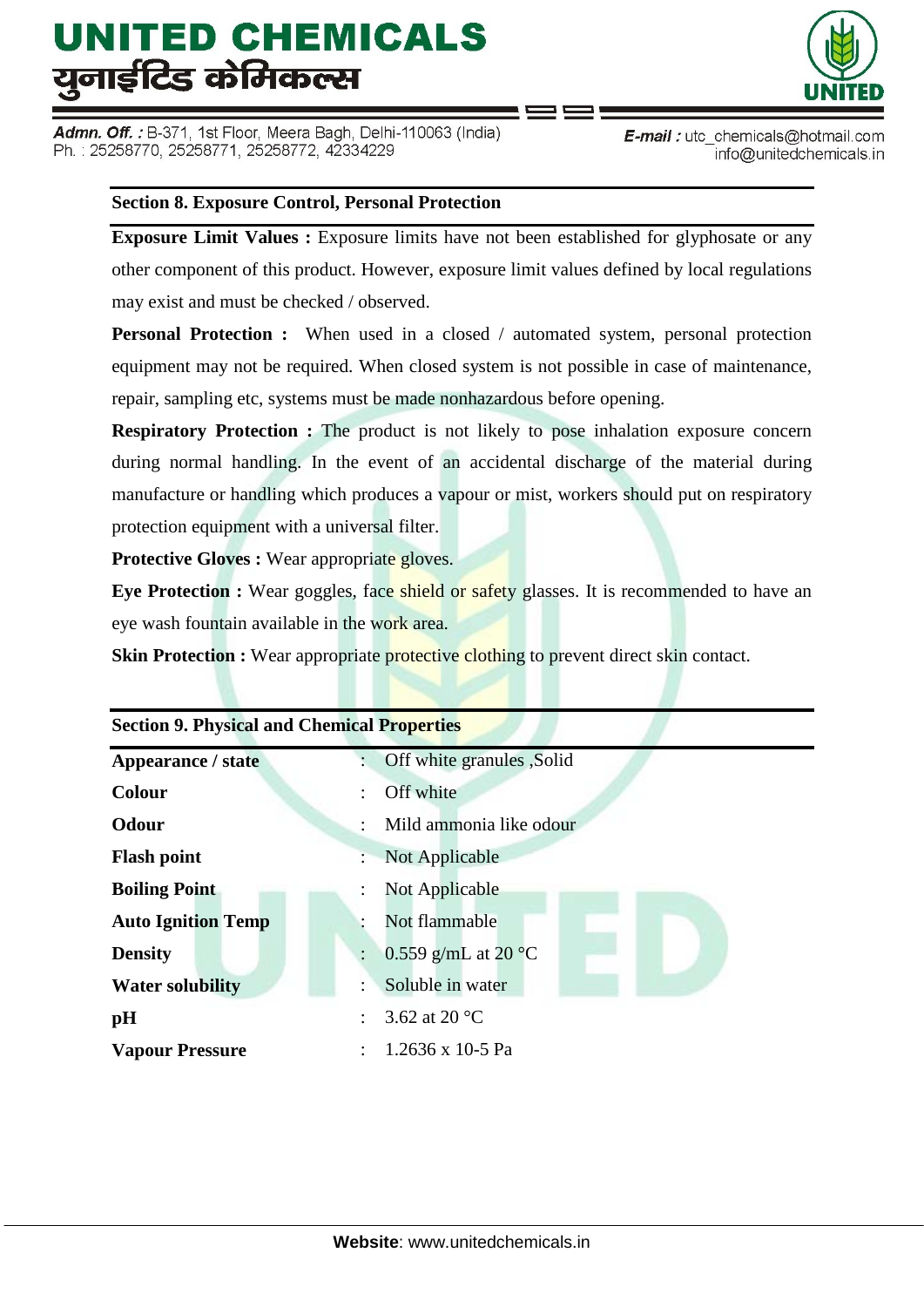Admn. Off.: B-371, 1st Floor, Meera Bagh, Delhi-110063 (India) Ph.: 25258770, 25258771, 25258772, 42334229



**E-mail**: utc chemicals@hotmail.com info@unitedchemicals.in

#### **Section 10. Stability & Reactivity**

**Chemical Stability :** Product is stable at ambient temperature.

**Materials to Avoid :** Does not react with common material

**Hazardous Decomposition Product** : Refer to section no. 5

**Hazardous Polymerisation** : Do not occur

**Section 11. Toxicological Information**

**Acute Oral Toxicity**  $LD_{50}$  for rats :  $>5,000$  mg/kg

**Acute Dermal Toxicity** LD50 Rabbit : >2,000 mg /kg

**Acute Inhalation** LC50 (4h) for male and female rats : >3.502 mg/l air

**Eye Irritation** Rabbit moderately eye irritating

**Skin Irritant** Rabbit : Not irritant to skin

**Skin sensitization** Guinea pig : Not a skin sensitizer

**Section 12. Ecological Information**

**Toxicity to Bird :** LC50(5 d) dietary, Mallard duck : > 4,000 mg/l

**Toxicity to fish :** LC50(96 h)Rainbow trout:  $>$  30 mg/l

**Daphnia magna :** EC50 (48h) : 3.8 mg/l

**Toxicity to aquatic plants** : EC50 (72 h) Selenastrum capricornutum : 1.8-3.6 mg/l

**Toxicity to Honey bee :** LD50 (48 h) Apis mellifera :  $> 100 \mu$ g/bee

#### **Section 13. Disposal Consideration**

**Product:** Dispose of as hazardous industrial waste. Recycle if appropriate facilities/equipment available. Burn in special, controlled high temperature incinerator. Keep out of drains, sewers, ditches and water ways. Follow all local/regional/national regulations.

**Container:** Triple rinse empty containers. Pour rinse water into spray tank. Store for collection by approved waste disposal service. Dispose of as hazardous industrial waste. Do NOT re-use containers. Follow all local/regional/national regulations.